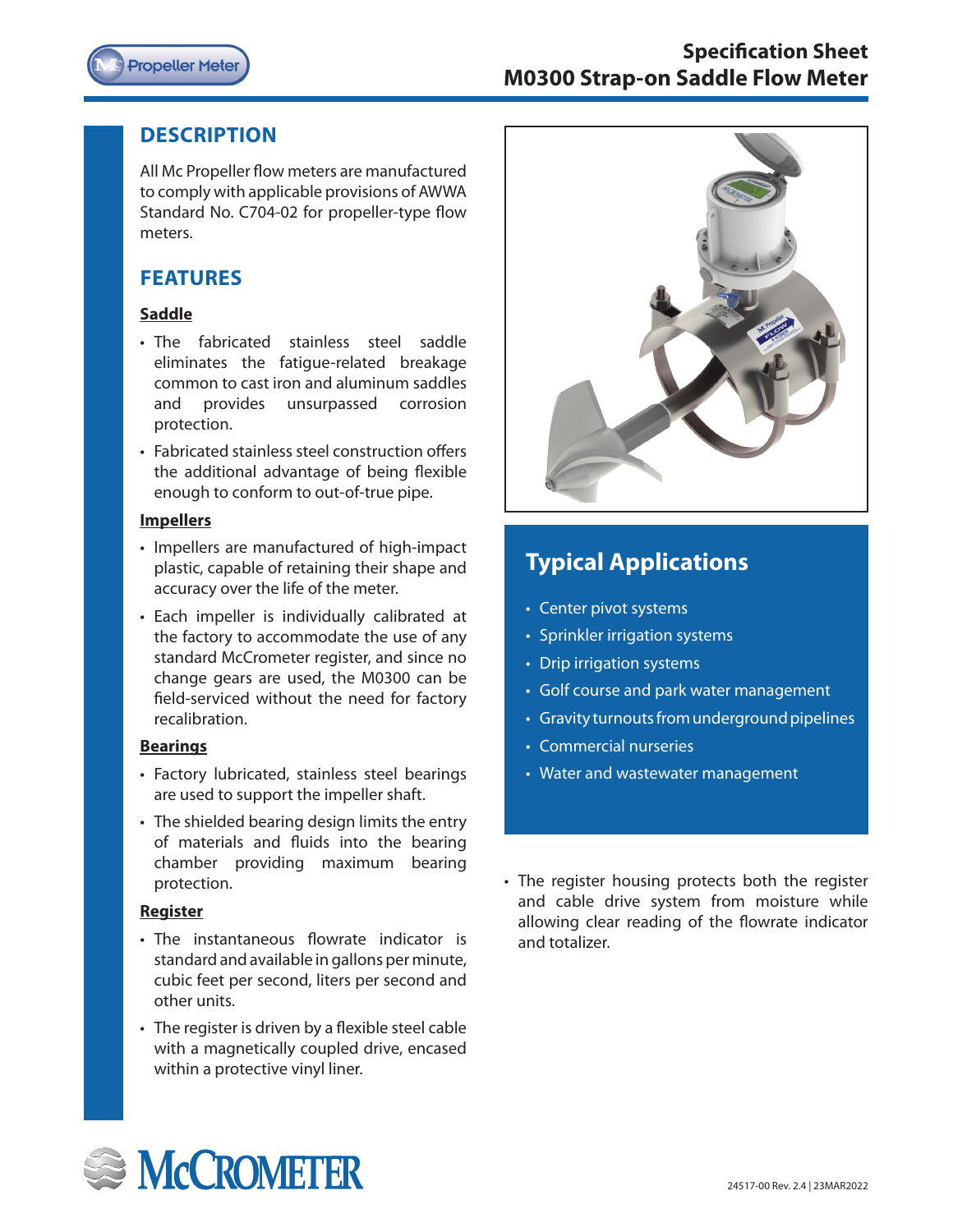

# **SPECIFICATIONS**

I

| <b>Performance</b>                        |                                                                                                                                                                                                                                                                         |  |  |  |  |  |
|-------------------------------------------|-------------------------------------------------------------------------------------------------------------------------------------------------------------------------------------------------------------------------------------------------------------------------|--|--|--|--|--|
| <b>Accuracy /</b><br><b>Repeatability</b> | • ±2% of reading guaranteed throughout full range<br>$\cdot$ ±1% over reduced range<br>• Repeatability 0.25% or better                                                                                                                                                  |  |  |  |  |  |
| Range                                     | 4" to 16"                                                                                                                                                                                                                                                               |  |  |  |  |  |
| <b>Maximum</b><br><b>Temperature</b>      | (Standard Construction) 160°F constant                                                                                                                                                                                                                                  |  |  |  |  |  |
| <b>Pressure Rating</b>                    | 150 psi. Consult factory for higher rated version.                                                                                                                                                                                                                      |  |  |  |  |  |
| <b>Materials</b>                          |                                                                                                                                                                                                                                                                         |  |  |  |  |  |
| <b>Saddle</b>                             | 304 stainless steel construction                                                                                                                                                                                                                                        |  |  |  |  |  |
| <b>Bearing Assembly</b>                   | Impeller shaft is 316 stainless steel. Ball bearings are 440C stainless steel                                                                                                                                                                                           |  |  |  |  |  |
| <b>Magnets</b>                            | (Permanent type) Alnico                                                                                                                                                                                                                                                 |  |  |  |  |  |
| <b>Bearing Housing</b>                    | 304 stainless steel standard, 316 stainless steel optional                                                                                                                                                                                                              |  |  |  |  |  |
| <b>Register</b>                           | An instantaneous flowrate indicator and six-digit straight-reading totalizer are<br>standard. The register is hermetically sealed within a die cast aluminum case.<br>This protective housing includes a domed acrylic lens and hinged lens cover with<br>locking hasp. |  |  |  |  |  |
| <b>Impeller</b>                           | Impellers are manufactured of high-impact plastic, retaining their shape and<br>accuracy over the life of the meter.                                                                                                                                                    |  |  |  |  |  |
| <b>Options</b>                            |                                                                                                                                                                                                                                                                         |  |  |  |  |  |
|                                           | • Extended warranty                                                                                                                                                                                                                                                     |  |  |  |  |  |
|                                           | • Register extensions                                                                                                                                                                                                                                                   |  |  |  |  |  |
|                                           | • High temperature construction, 180°F max                                                                                                                                                                                                                              |  |  |  |  |  |
|                                           | • Marathon bearing assembly for higher than normal flowrates 4" and larger                                                                                                                                                                                              |  |  |  |  |  |
|                                           | • Digital register available in all sizes of this model                                                                                                                                                                                                                 |  |  |  |  |  |
|                                           | • A complete line of flow recording / control instrumentation                                                                                                                                                                                                           |  |  |  |  |  |
|                                           | • Canopy boot                                                                                                                                                                                                                                                           |  |  |  |  |  |
|                                           | • Saddle can be constructed to fit any outside diameter pipe dimensions, including<br>metric sizes.                                                                                                                                                                     |  |  |  |  |  |
|                                           | • Blank repair saddle                                                                                                                                                                                                                                                   |  |  |  |  |  |
|                                           | • Can be used on a variety of pipe materials such as steel, plastic, cast iron, cement or<br>asbestos cement                                                                                                                                                            |  |  |  |  |  |
|                                           | • Straightening vanes                                                                                                                                                                                                                                                   |  |  |  |  |  |
|                                           |                                                                                                                                                                                                                                                                         |  |  |  |  |  |

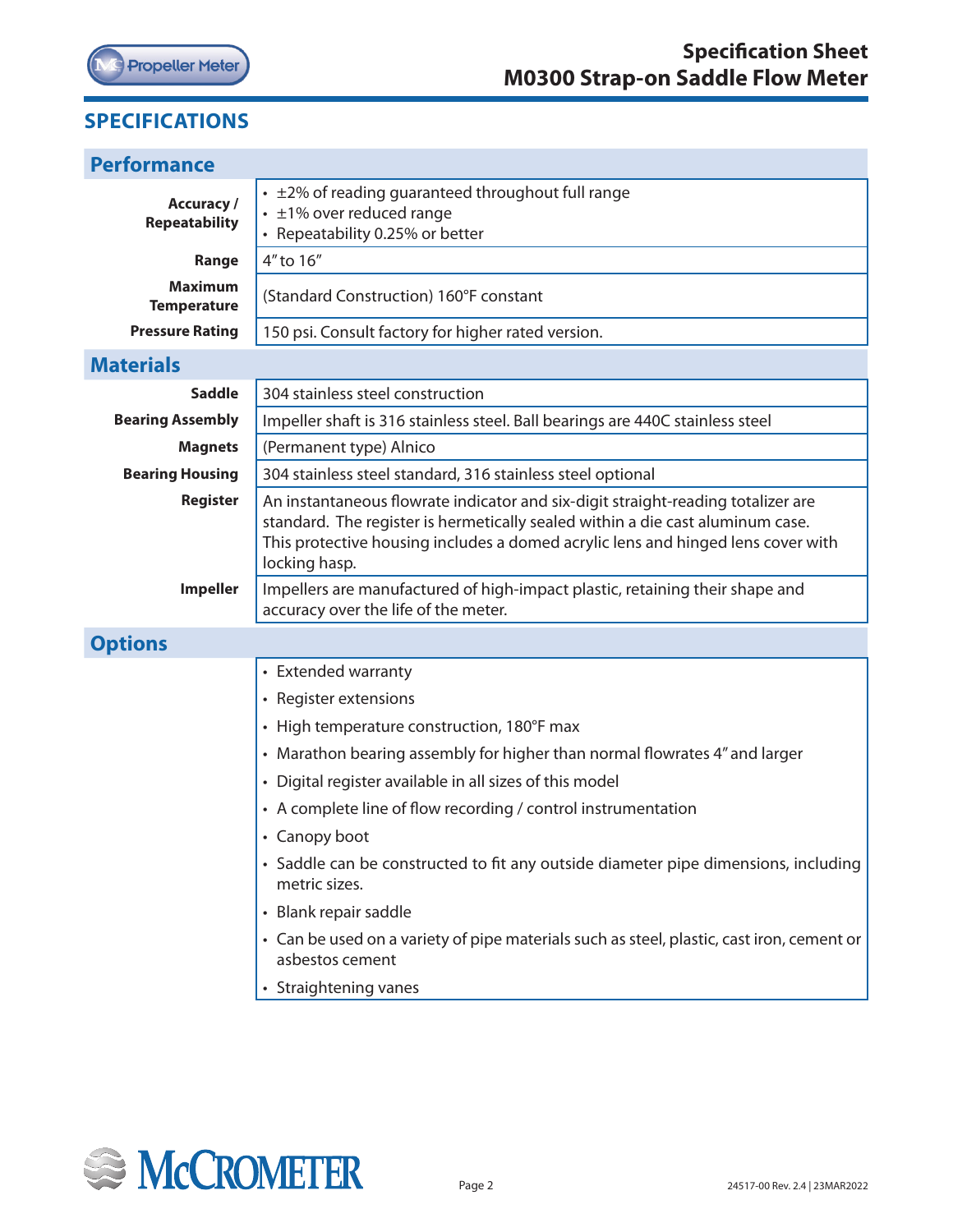

# **DIMENSIONS**







| <b>M0300</b>                            | <b>DIMENSIONS</b> |              |              |              |             |             |                |                    |
|-----------------------------------------|-------------------|--------------|--------------|--------------|-------------|-------------|----------------|--------------------|
| <b>Meter and Nominal</b>                | in.               | 4            | 6            | 8            | 10          | 12          | 14             | 16                 |
| <b>Pipe Size</b>                        | mm                | 102          | 152          | 203          | 254         | 305         | 256            | 406                |
| <b>OD Max</b>                           | in.               | 5.5          | 7.5          | 9.5          | 11.5        | 13.5        | 15.5           | 17.5               |
|                                         | mm                | 140          | 190          | 241          | 292         | 343         | 394            | 444                |
| <b>Minimum Flow</b>                     | <b>GPM</b>        | 50           | 90           | 100          | 125         | 150         | 250            | 275                |
|                                         | <b>LPS</b>        | 3.2          | 5.7          | 6.3          | 7.9         | 9.5         | 15.8           | 17.3               |
| <b>Maximum Flow</b>                     | <b>GPM</b>        | 600          | 1200         | 1500         | 1800        | 2500        | 3000           | 4000               |
|                                         | <b>LPS</b>        | 37.9         | 75.7         | 94.6         | 113.6       | 157.7       | 189.3          | 252.4              |
| Max. Flow w/<br><b>Marathon Bearing</b> | <b>GPM</b>        | 900          | 1800         | 2250         | 2700        | 3750        | 4500           | 6000               |
| <b>Approx. Head Loss in</b>             | in.               | 23           | 17           | 6.75         | 3.75        | 2.75        | $\overline{2}$ | 1.75               |
| <b>Inches at Max. Flow</b>              | mm                | 584          | 432          | 171          | 95          | 70          | 51             | 44                 |
| <b>Standard Dial Face *</b>             | GPM/<br>Gal       | 1000/<br>100 | 1800/<br>100 | 2500/<br>100 | 3K/<br>1000 | 4K/<br>1000 | 6K/<br>1000    | <b>8K/</b><br>1000 |
| <b>Approx. Shipping</b>                 | Ibs               | 12           | 17           | 21           | 24          | 28          | 28             | 30                 |
| <b>Weight-lbs.</b>                      | kg                | 5.4          | 7.7          | 9.5          | 10.9        | 12.7        | 12.7           | 13.6               |
| A                                       | in.               | 7.625        | 15           | 15           | 15          | 15          | 15             | 15                 |
|                                         | mm                | 194          | 381          | 381          | 381         | 381         | 381            | 381                |
| B                                       | in.               | 8.25         | 10.75        | 10.75        | 10.75       | 11.75       | 13.75          | 13.75              |
|                                         | mm                | 210          | 273          | 273          | 273         | 298         | 349            | 349                |
| $\mathsf{C}$                            | in.               | 7            | 8            | 8            | 9.5         | 9.5         | 9.5            | 9.5                |
|                                         | mm                | 178          | 203          | 203          | 241         | 241         | 241            | 241                |
| D                                       | in.               | 4 or $5***$  | $5.125***$   | $6***$       | $7***$      | 7.25        | 7.25           | 7.25               |
|                                         | mm                | 102 or 127   | 130          | 152          | 178         | 184         | 184            | 184                |
| E                                       | in.               | 10.75        | 14           | 15           | 17          | 19          | 20.625         | 21.625             |
|                                         | mm                | 273          | 356          | 381          | 432         | 483         | 524            | 549                |

\*Indicates the dial face range and multiplier

\*\* Standard pipe only. For other than standard pipe, refer to the table at right..

For larger sizes see Model M1400.

McCrometer reserves the right to change design or specification without notice. Please specify the inside diameter of the pipe when ordering.

| <b>TEMPLATE</b> | <b>CUTOUT</b>   | <b>PIPE OD RANGE</b> |            |  |
|-----------------|-----------------|----------------------|------------|--|
| P/N             | <b>DIAMETER</b> | <b>MIN</b>           | <b>MAG</b> |  |
| 10112-04        | 4.00            | 4.00                 | 5.00       |  |
|                 | 5.00            | 5.56                 | 6.00       |  |
| 10112-06        | 5.13            | 6.14                 | 8.16       |  |
| 10112-08        | 6.00            | 8.32                 | 10.00      |  |
| 10112-10        | 7.00            | 10.20                | 12.00      |  |
| 10112-12        | 7.25            | 12.00                | 16.00      |  |

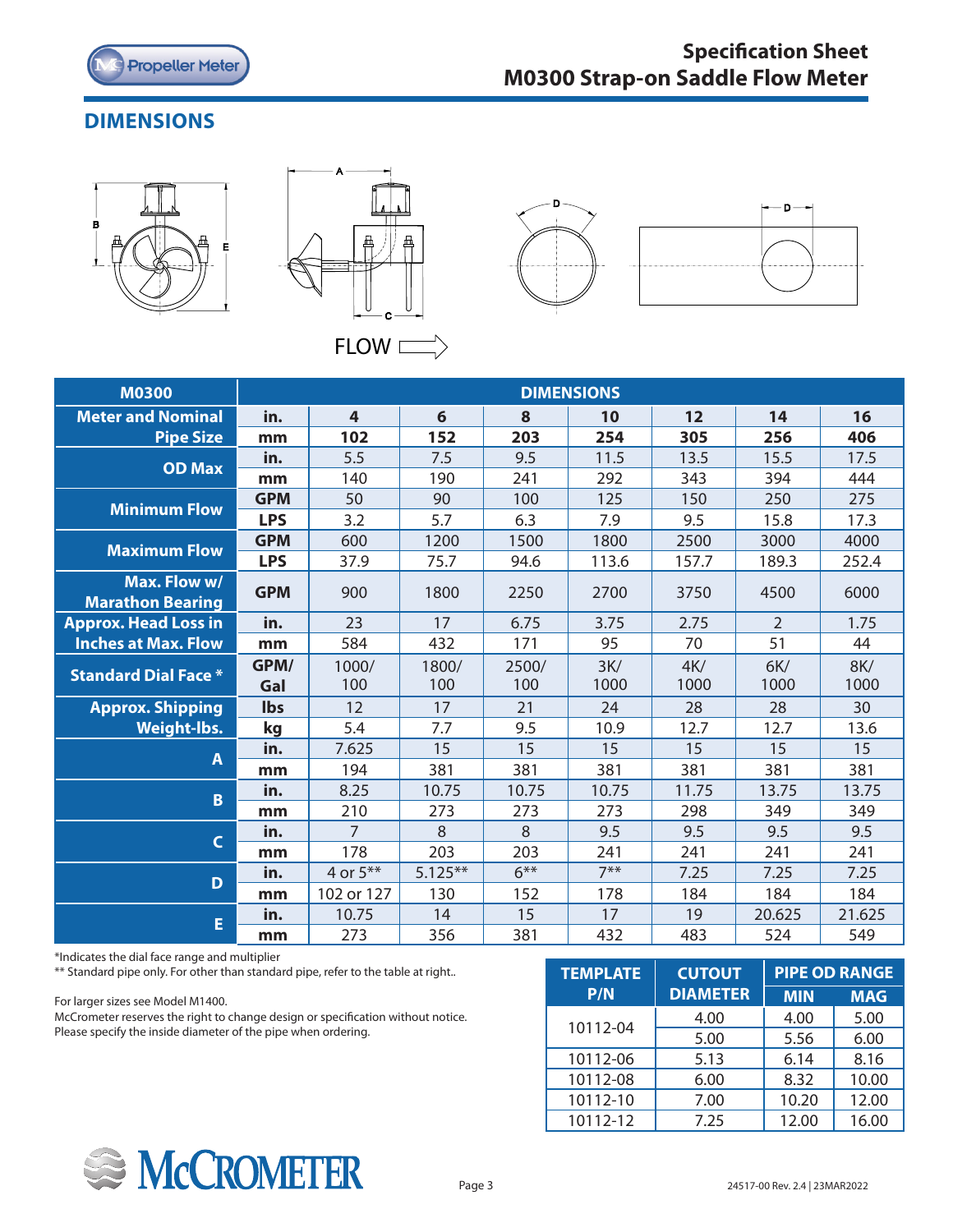

# **INSTALLATION**

Standard installation is horizontal mount. If the meter is to be mounted in the vertical position, please advise the factory.

# **PIPE RUN REQUIREMENTS**



# **STRAIGHTENING VANES**

Special attention should be given to systems using two elbows "out of plane" or devices such as a centrifugal sand separator. These cause swirling flow in the line that affect propeller meters. Well developed swirls can travel up to 100 diameters downstream if unobstructed. Since most installations have less than 100 diameters to work with, straightening vanes become necessary to alleviate the problem. Straightening vanes will break up most swirls and ensure more accurate measurement. McCrometer actively encourages installing vanes just ahead of the meter. Straightening vanes are available in weld-in, bolt-in, and the FS100 Flow Straightener.



 **Elbows out of plane**